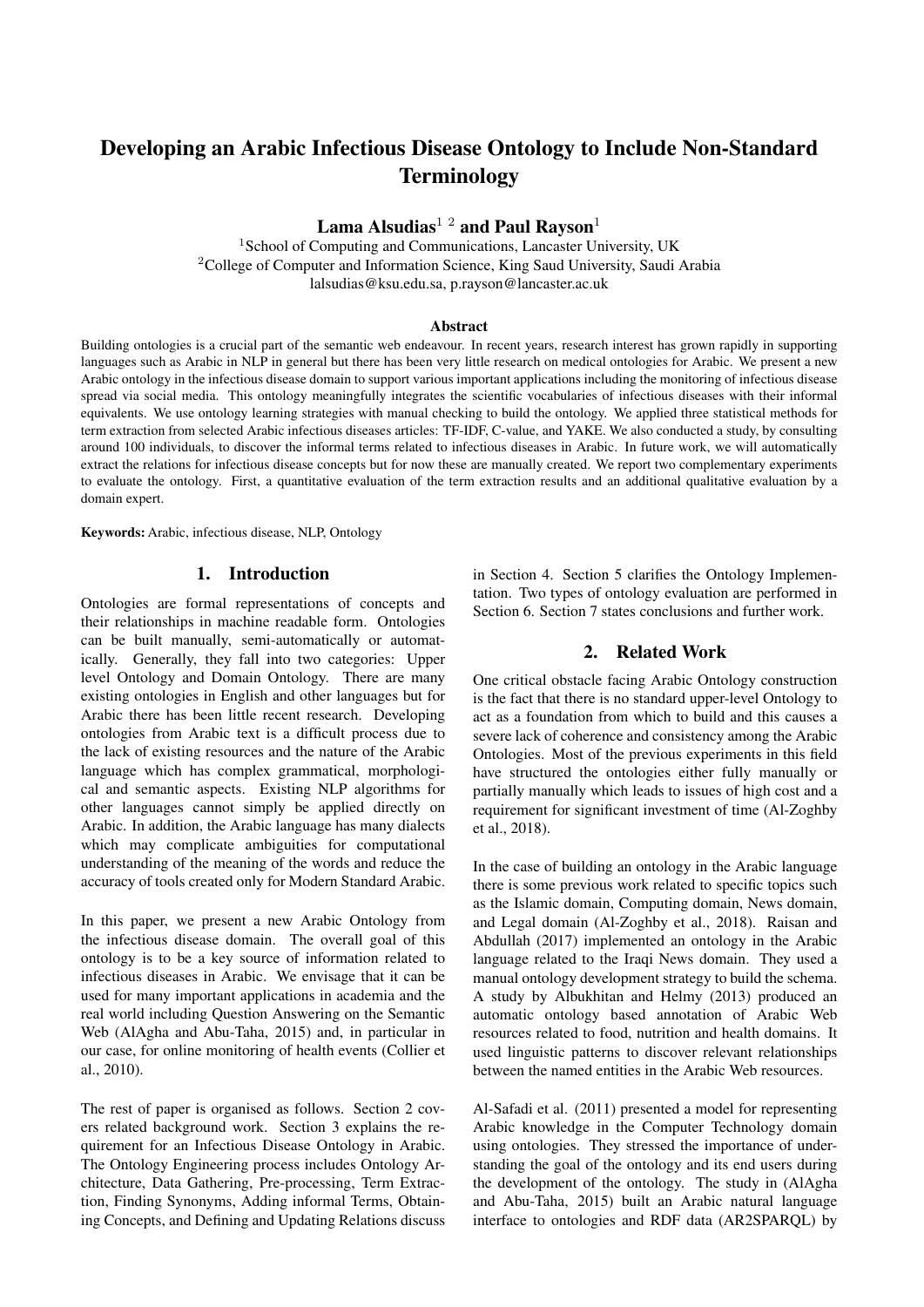translating the user query to RDF triple patterns. The study applied Arabic NLP techniques to link query terms to ontological entities, then used a set of grammar rules in the ontology to structure a SPARQL query by joining the ontological entities.

On the other hand, there are many studies related to Latin-character-set-based language ontologies in multiple topic areas. Here we focus only on the previous work related to the infectious disease domain. Cowell and Smith (2010) reviewed the vocabulary resources relevant to the infectious disease domain and emphasised that they are lacking in terms of their support of translational medicine and computational applications. The study in (Schriml et al., 2011) generated a disease ontology including 8,043 human diseases with the goal of providing consistent, sustainable, and reusable descriptions of human disease terms.

The BioCaster project is a multilingual ontology that aims to describe the terms and relations necessary to detect at an early stage public health events in the grey literature, which is information or research that has been published in a non-commercial way, (Collier et al., 2010). It supports 12 languages including Arabic, but employs a translation-based method that may potentially produce incorrect words. In other words, some diseases produce another meaning after translation due to the complexity of disease name. For example, the disease (أكتهاب المصدق)<br>(أكتهاب السكة) the disease name. For example, the disease (أكتهاب  $\overline{a}$ .<br>ت í .<br>(  $\overline{\phantom{a}}$ .<br>ا y<br>.  $\overline{a}$  $\frac{1}{2}$ which means Meningitis may be translated to Schizophrenia which is not correct. Moreover, using the abbreviations in English affect the results such as MARSA, which is Methicillin resistant Staphylococcus aureus, and cannot be translated directly with out the full meaning.

Critically, none of the above studies have developed an infectious disease ontology in the Arabic language. Moreover, the existing infectious disease ontologies in other languages were constructed with only formal language input. Therefore, the common problems include concepts having different surface forms between formal and informal variants, or professional and non-professional descriptions of disease terminology and symptoms, and Arabic dialect detection in non-standard settings.

# 3. Understanding the Needs of an Infectious Disease Ontology in Arabic

The Arabic infectious disease ontology that we wish to create is classified as a domain ontology, wherein the concepts and relationships belong to a specific domain, in our case infectious disease. In other words, it decreases the potential confusion of terms between users who share different kinds of information that relate to this domain (Al-Zoghby et al., 2018). Recently, ontologies have proved to be an effective approach to support data annotation to process data and information automatically. BioCaster is a notable example for using ontologies in detecting and tracking infectious disease (Cowell and Smith, 2010). Moreover, it has many advantages in data analysis of automated

reasoning applications and high-throughput technologies such as clinical decision support, biomedical research, biosurveillance applications, and analysing microarray data tools. These benefits led to increasing attention on developing vocabularies and reasoning algorithms that are used in ontologies (Cowell and Smith, 2010). As a result, we have conducted experiments to understand what needs to be done to improve the strictness and the structure of ontologies that are effective in supporting the computational reasoning, analysis and monitoring of infectious disease.

The large scale survey conducted by Joshi et al. (2019) suggested that there is need to improve the quality of the epidemic intelligence by the mitigation of false information. The survey also highlighted that it is important to include informal text such as social media in the medical ontologies which contain scientific and technical terms. Slang terms, which are the informal language used by the general public, pervade the language of social media since there are lower expectations of formality in such writing and the expressions of emotions are more frequent (Soliman et al., 2014). Using slang terms especially in the medical domain has the potential to cause health issues when a misunderstanding potential to cause health issues when a misunderstanding<br>occurs. For example, the word (سیلَان) may be understood  $\frac{1}{2}$ .<br>J  $\overline{a}$ as mucus or blood coming from the nose and this represents symptoms from multiple different diseases. The specific aims for our Arabic Infectious Disease Ontology are:

- To describe the terms and relations necessary to detect and analyse infectious disease.
- To bridge the gap between informal terms and scientific terms related to infectious disease.
- To be released in a form that is freely available.

# 4. Ontology Engineering

The process of Ontology engineering includes many phases. It starts with understanding the domain knowledge to be represented by the Ontology. The presentation of domain knowledge is represented by a basic classification of terminology in the domain and the relationships between the terms.

### 4.1. Ontology Architecture

Our proposed architecture for the creation of our ontology is based on a hybrid approach, which merges two techniques, manual ontology development with ontology learning. Figure 1 represents the proposed system architecture for the creation of an Arabic Infectious Disease Ontology.

### 4.2. Data Sources Selecting and Gathering

First, we defined a list of infectious diseases that typically spread in Arab countries based on information from the World Health Organization website<sup>1</sup>. We have developed a web crawler that retrieves relevant documents from trusted websites, that represent Governments, Organizations, or Hospitals, on Arabic Infectious disease listed in Table 1 in

<sup>1</sup> https://www.who.int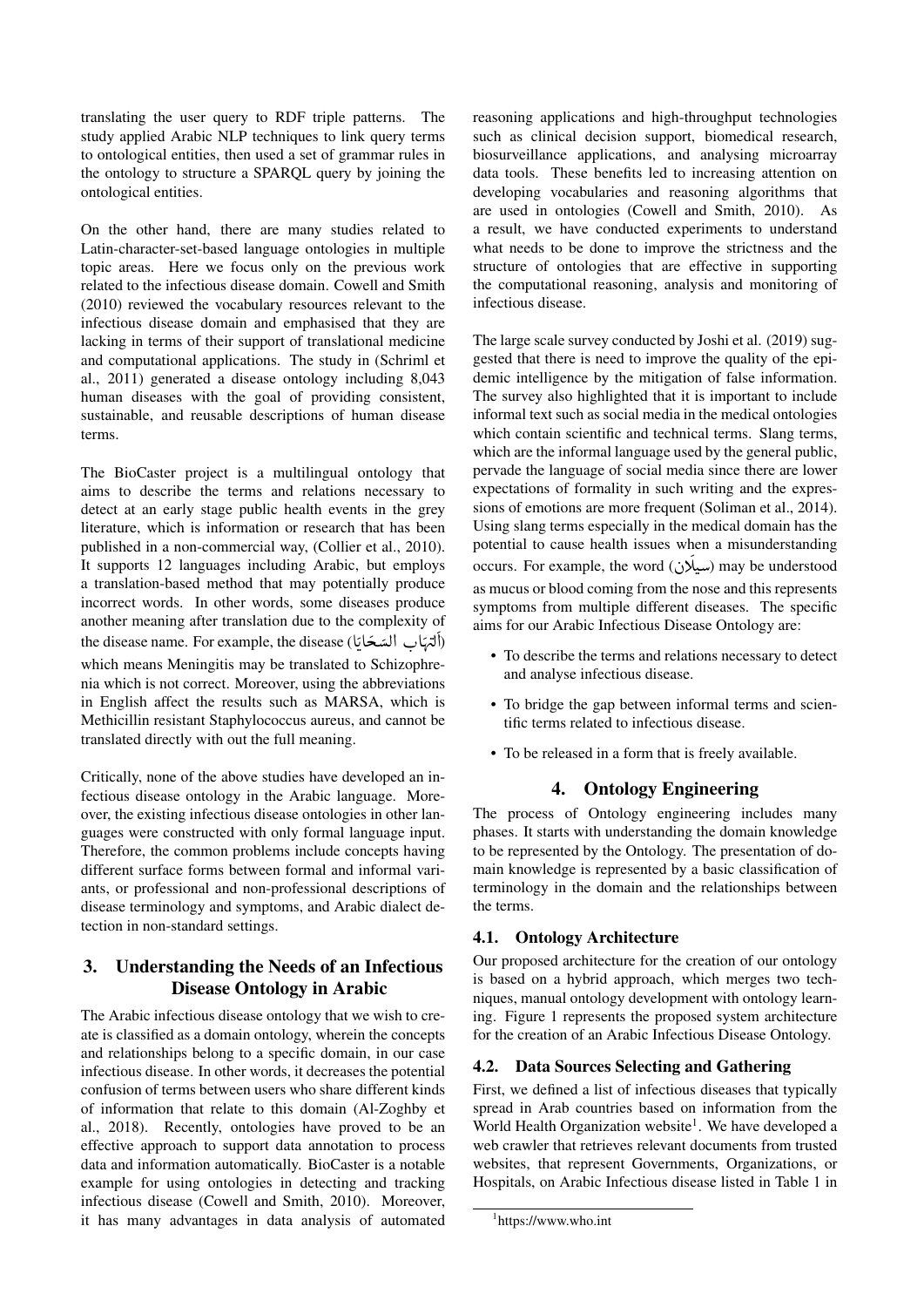

Figure 1: The proposed system architecture of Arabic Infectious Disease Ontology

order to generate a high quality corpus. We have 115 documents that covered around 25 infectious disease.

### 4.3. Pre-processing

We used standard approaches for pre-processing the text, applying the following processes using Python scripts<sup>2</sup> in sequence: Tokenization, Normalization, Stopword removal, POS Tagging, and Sentence Splitting in order to develop a high quality ontology as described in (Asim et al., 2018). The pre-processing steps are as follows:

- *Tokenization:* Tokenization is the process of chunking the text into words. This is a vital first step as we will be working with domain terms.
- *Normalization:* In normalisation, some Arabic letters are normalised such as  $\left(\begin{array}{c} 1 \\ 0 \end{array}\right)$  are converted to (1). ا , )<br>c
- *Removing Stopwords:* Arabic stopwords were removed since they are less useful for ontology creation. There is also need to remove the non-Arabic words, special characters, and numbers.
- *POS Tagging:* Part of speech tagging is the process of labeling corpus words with their corresponding part of speech tags. We used the Stanford Arabic Part of speech tagger in this step (Manning et al., 2014).
- *Sentence Splitting:* To allow better extraction and linking of terms, we used (.) to split the sentences in our corpus.

### 4.4. Term Extraction

Terms are linguistic representations of domain-specific concepts. The target here is to discover a set of significant terms for concepts and relations (Cimiano, 2006). We followed three statistical strategies for this step: TF-IDF, C-value and YAKE.

#### 4.4.1. TF-IDF

The well known formula Term Frequency-Inverse Document Frequency (TF-IDF) is used to rank the candidate terms according to their importance in the corpus (Al-Thubaity et al., 2014). We apply unigrams, bigrams and trigrams and disregard terms that have a document frequency lower than two. Python's scikit-learn libraries 0.20.2 (Pedregosa et al., 2011) are used to apply TF-IDF on the data set.

#### 4.4.2. Using C-value

C-value is a domain-independent method for automatic term recognition that aims to improve the extraction of nested multi-word terms (Frantzi et al., 2000). The algorithm first tags the words with their POS tags by Stanford Arabic Part of speech tagging (Manning et al., 2014). Then it extracts the strings using the linguistic filter, which is the type of terms extracted, and the stop words list. Then sequences that fall below the frequency threshold are removed. After that, we calculate C-value for each of the candidate strings. Finally, a list of candidate terms is built and ranked by their C-value.

#### 4.4.3. Using YAKE

Yet Another Keyword Extractor (YAKE) is an Unsupervised Approach for Automatic Keyword Extraction using text features (Campos et al., 2019). YAKE has different steps including: pre-processing the text as before, and identifying the candidate term, feature extraction, computing term score, generating n-gram and computing candidate keyword score, and deduplicating and ranking the data. The ranking depends on the score for each term which is calculated from a defined set of features. These features are the casing aspect of a word, word position, word frequency, word relatedness to context, and the counts of word occurrences in different sentences. It is available online as an open source Python package. It includes support to extract keywords from Arabic language.

### 4.5. Finding Synonyms

Synonyms can be used to expand the terms that were not retrieved by web resources. We used Arabic WordNet (Black et al., 2006) to find synonyms of the term that will be used. For instance, the word  $(\sim)$  ), ointments in English, has ror instance, the word (مراهعه) , omunems in English, has<br>a synonym (دهَان) and the two terms need to be added to ontology because they represent a treatment of Leishmania disease.

#### 4.6. Adding Informal Terms

In order to find the slang terms related to infectious diseases, we consulted native speakers. This included eliciting the informal term equivalents of the infectious disease that may be used by the study participants when they write about disease in social media. A questionnaire was sent to five different types of people: academic, health professional, students, non-educational people and others as classified by Alsudias and Rayson (2019). Around

<sup>2</sup> https://github.com/alsudias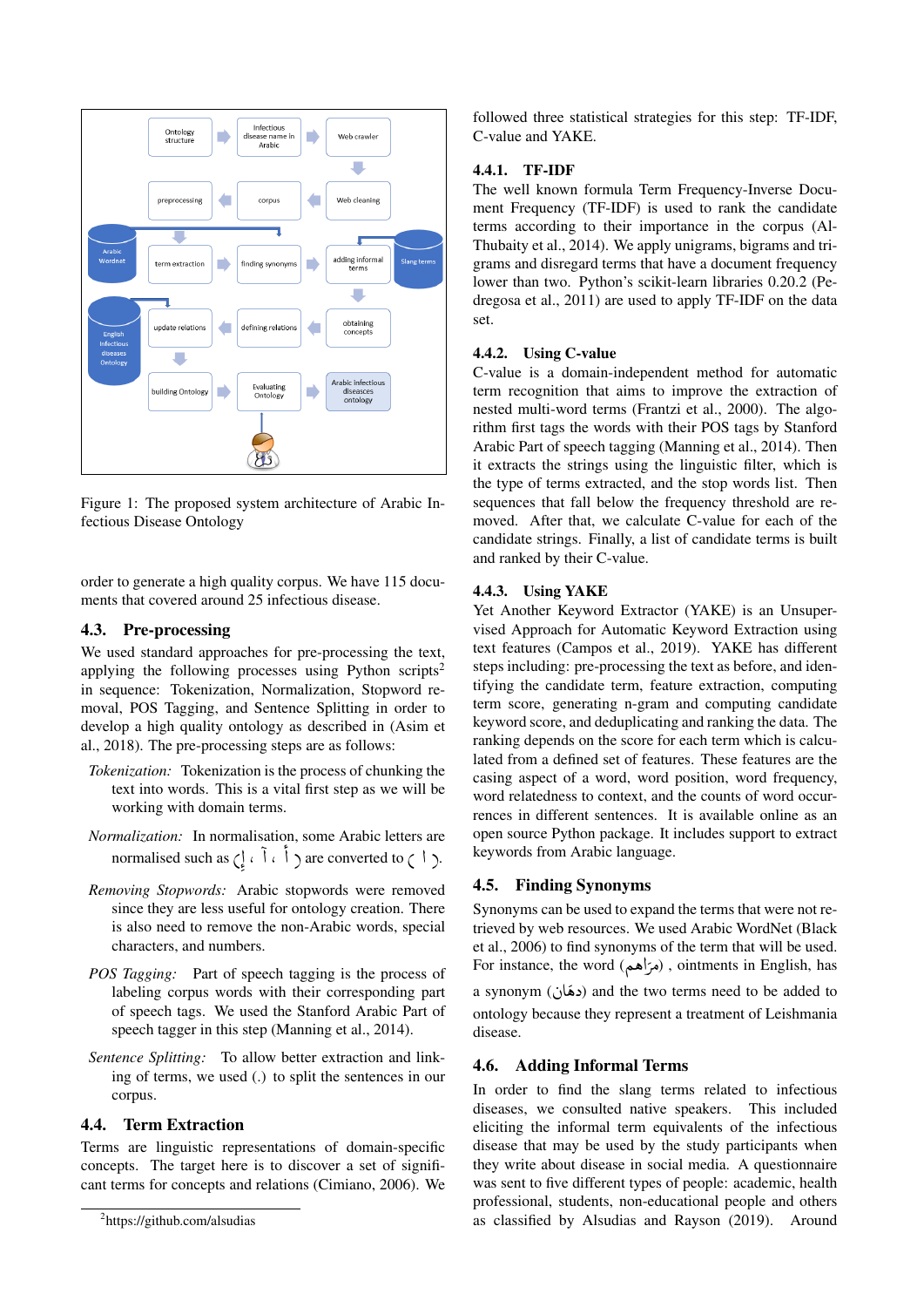| <b>English Name</b>                    | <b>Arabic Name</b>   | Link                          |
|----------------------------------------|----------------------|-------------------------------|
| World Health Organization              | منظمة الصحة العَالمة | https://www.who.int           |
| The Ministry of Health in Saudi Arabia | وزارة الصحة السعودية | https://www.moh.gov.sa        |
| Wikipedia                              | و يكيبيديَا          | https://ar.wikipedia.org      |
| Mayo clinic                            | مَايو کلينك          | https://www.mayoclinic.org/ar |
| WebTeb                                 | و يب طب              | https://www.webteb.com        |
| Altibbi                                | الطي                 | https://www.altibbi.com       |

Table 1: Some Arabic Web Sources Related to Infectious Disease.

100 people responded to the questionnaire with three informal names of each disease on average. For example, the disease (حمَى الضَّنَك), Dengue fever in English, has six

informal names: (الدنج), (أبو الركب), (الذنجية), (ألدنك), (الدنج) (حَمَى عدن) and (حَمَى تكسير العظّام)

In future, we plan to extend our approach by consulting these groups of people about the informal terms for the symptoms and then update the ontology with these terms. Words for symptoms are affected by the different dialects of the Arabic language since they depend largely on feelings and experiences. For instance, a person can discuss coryza using different informal words such as (رشع), (برشع),

and (عطّاس).

### 4.7. Obtaining Concepts

In order to decide which terms to be considered as a concept and included in the output ontology, we manually filter the terms that are meaningful. Table 2 shows the basic concepts of the proposed ontology. The ontology focuses on the infectious disease concept (المرض المعدى) due to the fact that it represents a central node in the ontology.

#### **4.8. Defining Relations**

This step is currently a manual one which we will aim to automate in future work. We defined appropriate relations for the infectious disease domain. Some of these relations are derived from the ontologies in (AlAgha and Abu-Taha, 2015) and (Schriml et al., 2011). The Other relations are defined after studying the goals of the ontology. For instance, the relations spread-in (ينتشر في) and infested-with (موبوءه به) may help in finding the regions where the infectious disease typically spread. Also, the relation synonym (یعرف ، تعرف) is important to find all the slang names of the infectious disease. Table 3 represents the relations with Arabic examples and description of the relation.

#### 4.9. Updating Relations

In order to expand our ontology with all terms and relations, we reviewed an English infectious disease ontology. For this, we used (Schriml et al., 2011) as infectious disease ontology and translated the concepts and relations to Arabic. Then, we updated our ontology with these components.

#### 5. **Ontology Storage and Representation**

We stored the ontology in the Web Ontology Language (OWL) format in order to support sharing and reuse of this valuable resource. We used the Protégé tool<sup>3</sup> version 5.5.0, a free open-source software tool typically used for building and maintaining ontologies. It supports many languages including Arabic. Protégé has particular benefits over other tools because it facilitates shareable access to structured knowledge for domain specialists, software designers, and knowledge engineers simultaneously (Kapoor and Sharma, 2010). Also, it is capable of supporting XML, RDF (S), XML Schema and OWL formats (Musen and others, 2015).

The classes have been organised in a hierarchical taxonomy as in Figure 2. The properties in OWL can be divided into Object property and Datatype property. As a result, in this study there are 21 Object properties that have been proposed in Table 3 and 11 Datatype properties that have been proposed as illustrated in Figure 3. The Object properties define the relations between classes in order to give a sufficient vision of how the components of the ontology interact with each other. There is a need to take into account the inverse characteristic for each property. For instance, 'cause' and 'caused-by' are two properties that work in opposite directions between the 'infectious disease' and 'cause' classes. In addition to the Object property, the Datatype propertyhas been proposed to illustrate the type of data for individuals. In our case, the range for all Datatype property is a string.

Figure 4 shows a sub graph of the developed ontology with classes and their relationships, and Figure 5 illustrates a screen shot of the Measles disease (المُحَصِّنَة) as an example.

#### **6.** Ontology Evaluation

Many techniques were used to evaluate ontologies. Here we conducted performance of the term extraction technique and a Domain Expert Evaluation approach.

#### **Evaluating the Term Extraction Results** 6.1.

In order to evaluate the performance of the term extraction techniques, the terms in the extracted ontology are manually reviewed. Then, we compared the extracted terms by the three strategies, TF-IDF, C -value and YAKE, to the final concepts using the standard Precision, Recall,

<sup>&</sup>lt;sup>3</sup>https://protege.stanford.edu/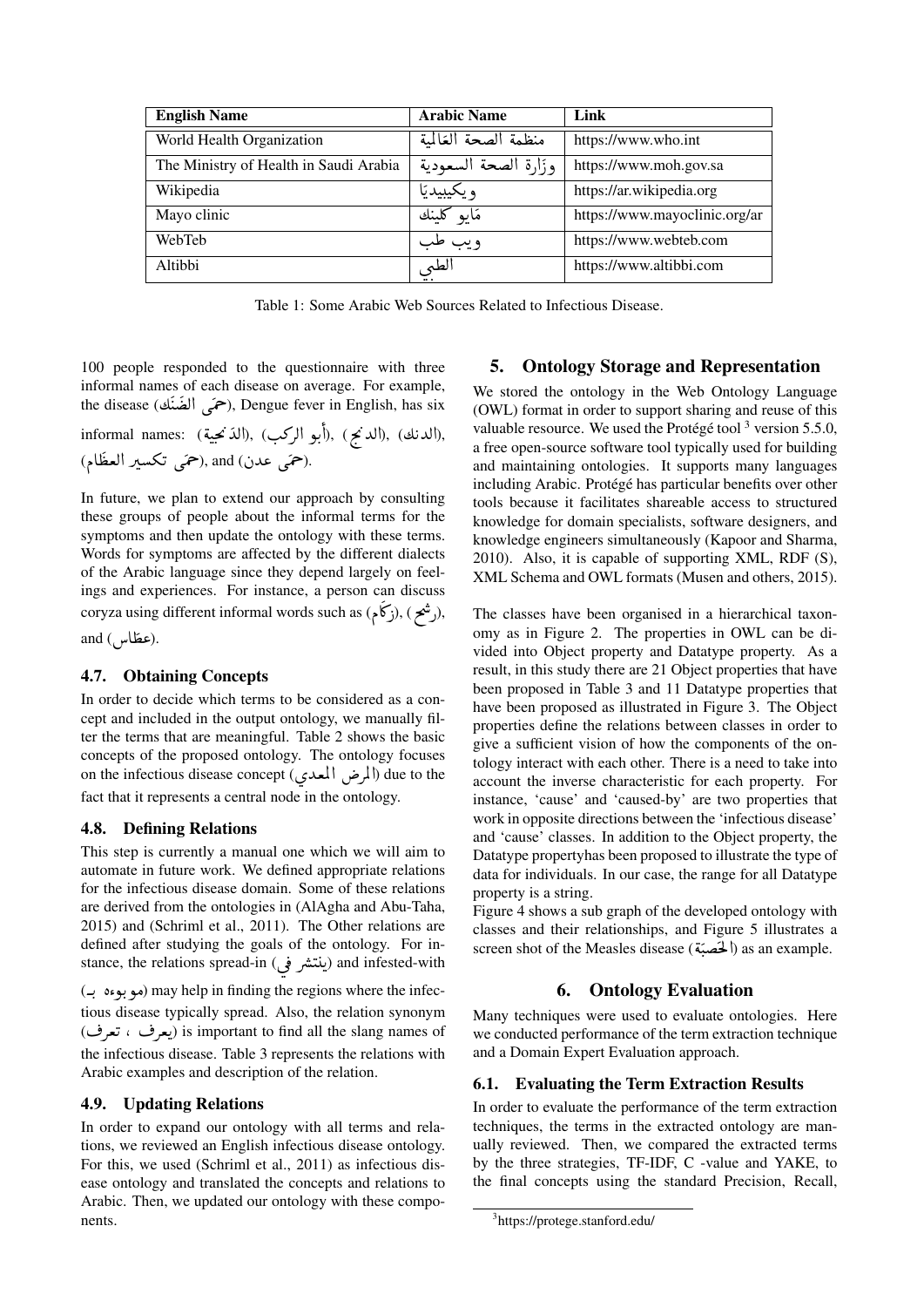| Concept                               | <b>Concept (in Arabic)</b>  | <b>Description</b>                                                      |
|---------------------------------------|-----------------------------|-------------------------------------------------------------------------|
| Infectious disease                    | المرض المعدى                | Any disease that classified as infectious<br>disease.                   |
| Slang term of Infec-<br>tious disease | المصطلح الغامي للمرض المعدي | The informal or slang term of the infec-<br>tious disease.              |
| Symptom                               | عرض                         | Any symptom of the infectious disease.                                  |
| Cause                                 | سبىب                        | Anything that cause the infectious disease.                             |
| Prevention                            | وقاية                       | The ways of prevention of the infectious<br>disease.                    |
| Infection                             | عدؤي                        | The ways that the infectious disease can in-<br>fection between people. |
| Organ                                 | عضو                         | The affected organ of the infectious dis-<br>ease.                      |
| Treatment                             | علاج                        | The methods taken to treat the infectious<br>disease.                   |
| Diagnosis                             | تشخيص                       | The ways that help to define the infectious<br>disease.                 |
| Place of the disease<br>spread        | مكان انتشار المرض           | The place that the infectious disease may<br>spread.                    |
| Infected category                     | الفئة المصابة               | The most vulnerable category that may in-<br>fected.                    |

Table 2: Arabic Infectious Disease Ontology Concepts.



Figure 2: Arabic Infectious Disease Ontology Classes in Hierarchy

and F-Measure metrics. Table 4 summarises the results obtained by the system and Figure 6 visualizes the average results of the term extraction performance.

We can see that the lowest performance was found in the Cvalue method. This could result from the complexity of the information of infectious disease in Arabic language and the document size. The TF-IDF method achieved between 20.0% to 50.0% in their results due to the different types of documents included. In the YAKE method, the overall performance for the Precision is around 35.0% while the Recall is achieved up to 62.9% in Mumps documents. Moreover, the YAKE method supports multiword term extraction which is important in Arabic since many terms in infectious disease consisting of two or three words. For example, the



Figure 3: Arabic Infectious Disease Ontology Datatype properties (as translated above).

word (التهاب الملتحمة), which means conjunctivitis in English, is a multi word that describes one symptom of the Zika virus disease.

### **6.2.** Domain Expert Evaluation

We asked an expert in infectious diseases who is an Arabic native speaker to evaluate our ontology in terms of medical correctness. The evaluation included reviewing the concepts and the relations between the diseases. In other words, the expert needed to review every infectious disease and terms related to it and the correct connection between them. Also, we wished to check the accuracy of our ontology in terms of the individual infectious diseases. For example, is it correct that Malaria is infected by the Transfusion.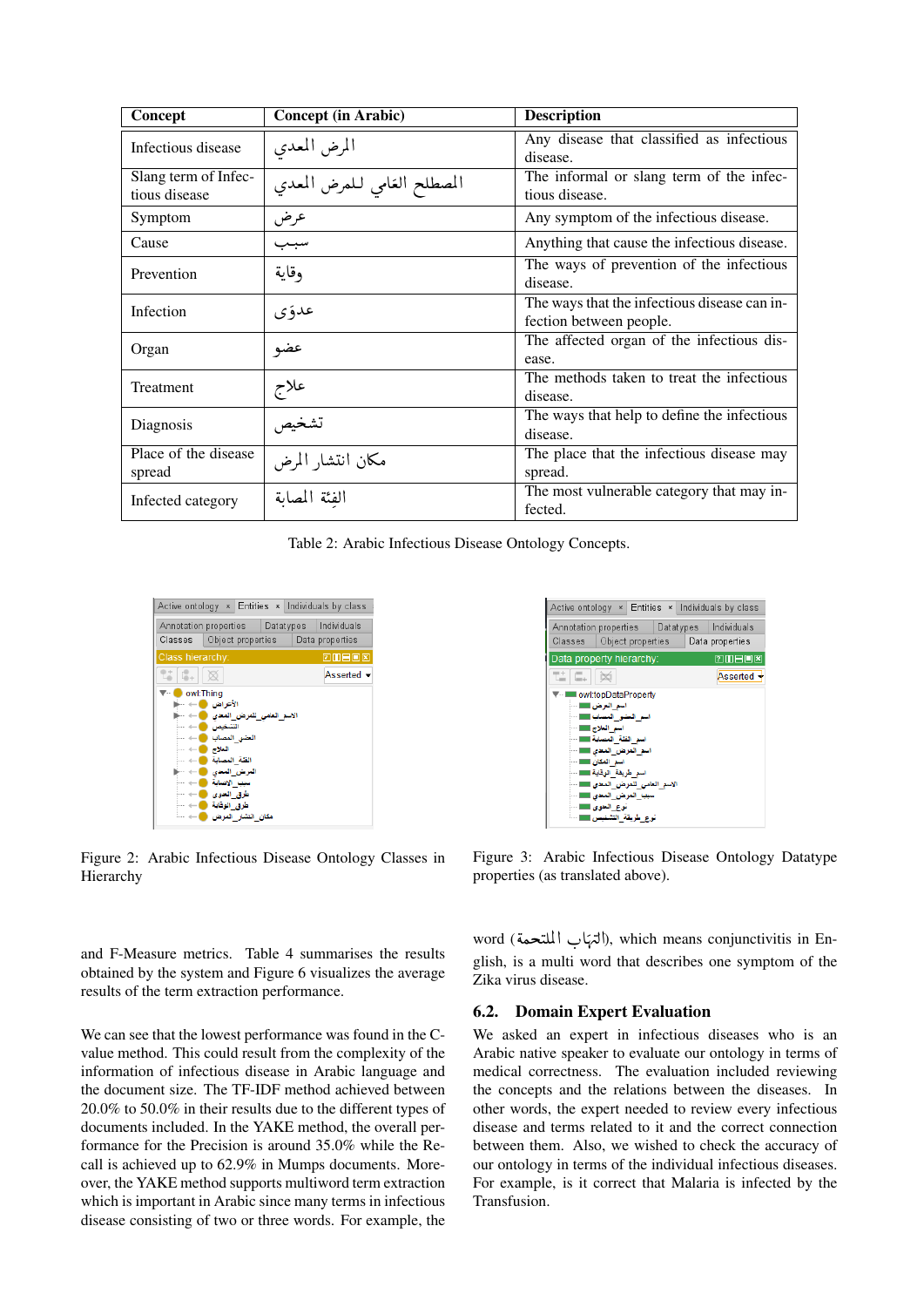| <b>Relation</b> | <b>Relation</b><br>(in<br>Arabic) | <b>Examples</b>                                  | <b>Links Description</b>     |                                                  |  |  |
|-----------------|-----------------------------------|--------------------------------------------------|------------------------------|--------------------------------------------------|--|--|
|                 |                                   |                                                  | From                         | To                                               |  |  |
| Is-a            | هو                                | هو ، هي                                          | infectious<br>dis-<br>ease   | definition<br>$(hy-$<br>ponym relation-<br>ship) |  |  |
| Kind-of         | نو ع من                           | هو من ، هي من ،<br>هو نوع من ، هي نوع من         | infectious<br>dis-<br>ease   | type of the dis-<br>ease.                        |  |  |
| Synonym         | مرادف                             | يعرف ، تعرف                                      | infectious<br>dis-<br>ease   | informal<br>term<br>(slang one)                  |  |  |
| Caused-by       | تحدث بسبب                         | تحدث بسبب، يحدث بسبب                             | infectious<br>dis-<br>ease   | cause class                                      |  |  |
| Cause           |                                   | يسبب ، تسبب                                      | cause class                  | infectious<br>dis-<br>ease                       |  |  |
| Infected-by     | يُعدَى به                         | يُعلاَى بِن يُعلاَى بِ                           | infectious<br>dis-<br>ease   | infection class                                  |  |  |
| Infect          | يعدي                              | يعدي ، تعدي ، طرق العدوَى                        | infection class              | infectious<br>dis-<br>ease                       |  |  |
| Prevent         | یقی ، یمنع                        | یقی ، تقی                                        | prevention class             | infectious<br>$dis-$<br>ease                     |  |  |
| Prevented-by    | یقی بہ                            | يقي بـ ، يقي بـ ، طرق الوقَاية                   | infectious<br>$dis-$<br>ease | prevention                                       |  |  |
| Spread-In       | ينتشر في                          | ينتشر في، تنتشر في                               | infectious<br>dis-<br>ease   | the place                                        |  |  |
| Infested-with   | مو بوءہ بہ                        | موبوءہ بہ ، أَمَاكن انتشَار                      | the place                    | infectious<br>the<br>disease                     |  |  |
| Symptom-of      | عرض له                            | أحدَى أعرَاض ، أحدَى أعرَاضهَا                   | Symptom class                | infectious<br>dis-<br>ease                       |  |  |
| Has-symptom     | له عرض                            | من أعزاضه  ممن أعزاضهَا                          | infectious<br>dis-<br>ease   | Symptom class                                    |  |  |
| Diagnoses       | يشخص                              | طرق تشخيص                                        | the Diagnosis                | infectious<br>$dis-$<br>ease                     |  |  |
| Diagnoses-by    | يشخص به                           | لتشخيص                                           | infectious<br>dis-<br>ease   | the Diagnosis                                    |  |  |
| Infects         | يصيب                              | إيصيب ، تصيب ، يمرض ، تمرض                       | infectious<br>dis-<br>ease   | the organ                                        |  |  |
| Infected-by     | یضاب بـ                           | یضاب بہ ، تضاب بہ                                | the organ                    | infectious<br>dis-<br>ease                       |  |  |
| Treats          | يعَالِج                           | يعَالج ، تعَالج ،<br>يدَاوي ، تدَاوي             | treatment class              | infectious<br>dis-<br>ease                       |  |  |
| Treated-by      | يعَالج بـ                         | <del>يعَالج بـ ، تعَالج بـ</del><br>، طرق العلاج | infectious<br>dis-<br>ease   | treatment class                                  |  |  |
| Get-sick        | تصيب بَالمرض                      | تصيب بَالمرض ، يصيب بَالمرض                      | infectious<br>dis-<br>ease   | Infected category                                |  |  |
| Get-sick-by     | تضاب بَالمرض                      | تَصَاب بَالمرض ، يَصَاب بَالمرض                  | Infected category            | infectious<br>dis-<br>ease                       |  |  |

Table 3: Arabic infectious disease Ontology relations.

In addition, we calculated the precision of the system after computing the average number of correct terms which was 88.4%. This result shows that our ontology has a high correctness since the expert agreed on the applicability of using it.

# 7. Conclusion and Further Work

In this paper, we have described a novel resource that integrates the scientific vocabularies of infectious diseases with their informal equivalents. The Arabic Infectious Disease Ontology is written in the Arabic language, and is the first ontology in Arabic specialising in the infectious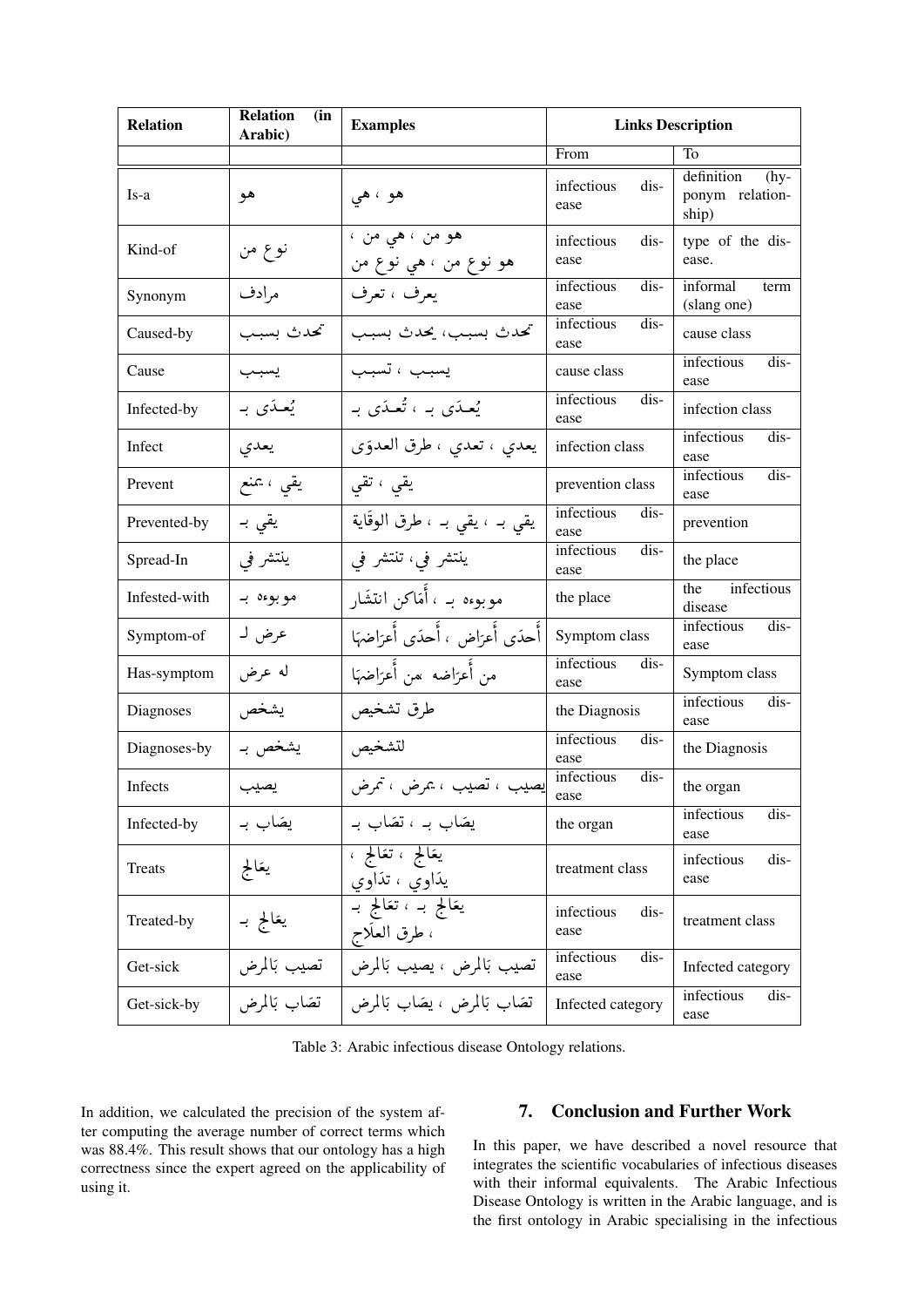

Figure 4: A sub graph of the developed ontology with classes and their relationships



Figure 5: A screen Shot for the Measles Disease individuals and relationships

disease domain. It contains 11 classes, 21 object properties, 11 datatype properties, and 215 individual concepts. The ontology will be made freely available for academic research<sup>4</sup>.

The combination of Ontology learning strategies and manual techniques have enhanced the accuracy of our results. Our focus in this paper is to implement the Arabic Infectious Disease Ontology to support the analysis of the spread of infectious disease in any Arab Country. Therefore, it is important that an extended list of terms that are related to each infectious disease is used, since the combination of the informal names of the diseases with the formal ones will help in expanding the retrieval of information during data collection.

Our next immediate step is an application based evaluation of the new Arabic Infectious Disease Ontology with a study of the spread of specific infectious disease in Saudi Arabia using social media data. We aspire to connect our Ontology to an Upper Arabic ontology in order to expand its knowledge and usage. Some other potential directions for future work include expanding the Ontology to other diseases in order to build an Arabic Ontology that covers all kinds of diseases. In addition, we would like to explore

<sup>4</sup> https://doi.org/10.17635/lancaster/researchdata/350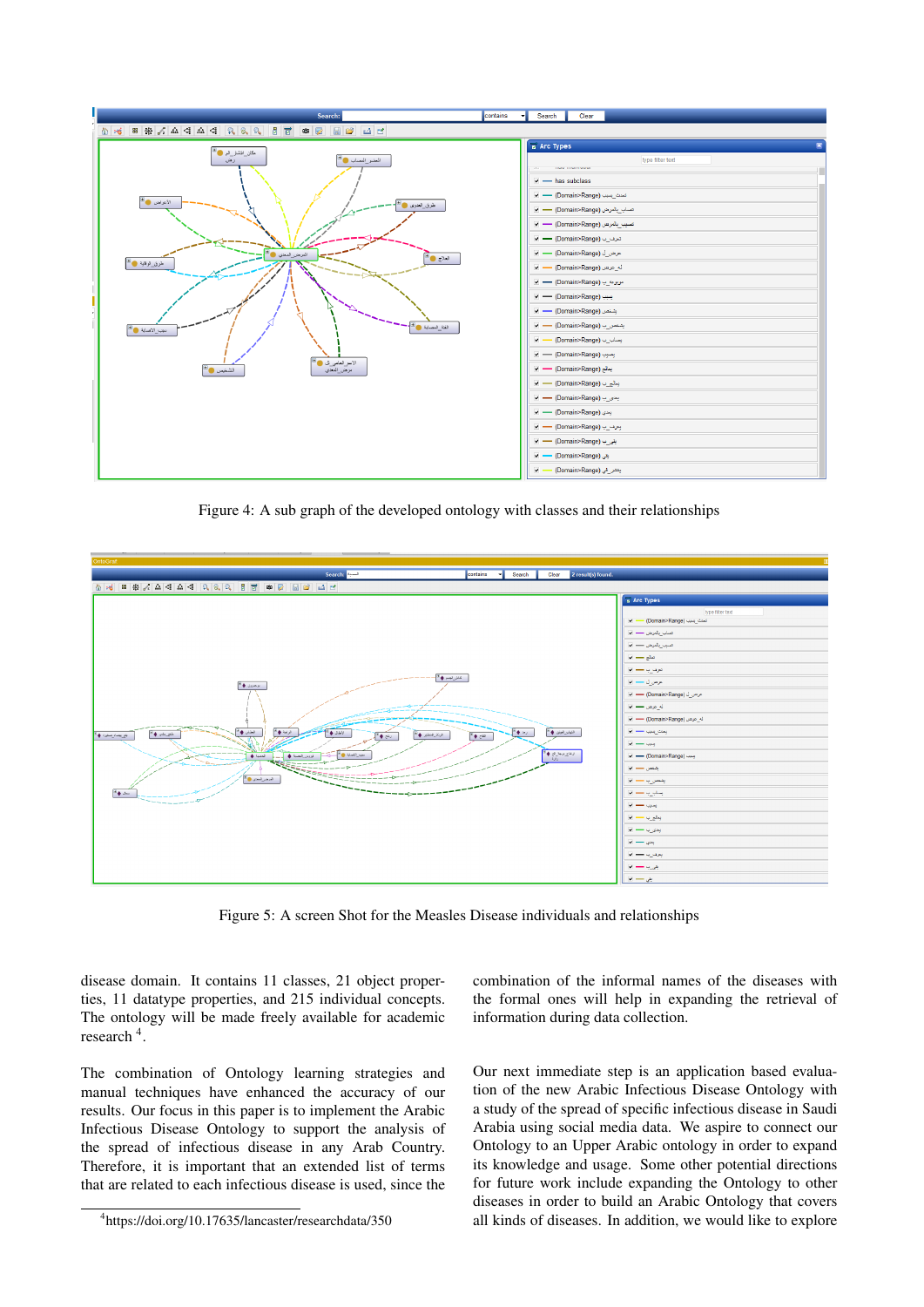| <b>Disease Name</b> | <b>TF-ID</b> |        | <b>C-Value</b> |           | <b>YAKE</b> |           |           |        |           |
|---------------------|--------------|--------|----------------|-----------|-------------|-----------|-----------|--------|-----------|
|                     | Precision    | Recall | F-Measure      | Precision | Recall      | F-Measure | Precision | Recall | F-Measure |
| <b>AIDS</b>         | 32.0%        | 23.3%  | 26.9%          | 18.0%     | 12.4%       | 14.7%     | 40.0%     | 28.5%  | 33.3%     |
| Avian influenza     | 21.0%        | 16.9%  | 18.7%          | 12.5%     | 12.8%       | 12.7%     | 28.0%     | 32.0%  | 29.9%     |
| Coronavirus         | 25.0%        | 28.0%  | 26.4%          | 15.0%     | 18.6%       | 16.6%     | 32.0%     | 39.2%  | 35.2%     |
| Dengue fever        | 30.0%        | 28.1%  | 29.0%          | 13.7%     | 23.2%       | 17.3%     | 34.0%     | 29.3%  | 31.5%     |
| Elephant disease    | 36.0%        | 27.2%  | 30.9%          | 09.0%     | 06.0%       | 07.7%     | 33.0%     | 23.9%  | 27.8%     |
| German measles      | 30.0%        | 33.6%  | 31.7%          | 18.0%     | 21.5%       | 19.6%     | 36.0%     | 42.6%  | 39.0%     |
| HPV infection       | 30.0%        | 29.7%  | 29.8%          | 16.3%     | 15.0%       | 15.6%     | 27.0%     | 26.4%  | 26.7%     |
| Leishmania          | 32.0%        | 32.4%  | 32.2%          | 21.0%     | 20.8%       | 20.9%     | 38.0%     | 40.2%  | 39.1%     |
| Lice                | 22.0%        | 23.9%  | 22.9%          | 13.0%     | 15.2%       | 14.0%     | 25.0%     | 28.4%  | 26.6%     |
| Malaria             | 40.0%        | 53.1%  | 45.6%          | 21.2%     | 35.9%       | 26.7%     | 38.0%     | 51.4%  | 43.7%     |
| Marsa               | 28.0%        | 29.6%  | 28.8%          | 12.0%     | 15.7%       | 13.6%     | 32.0%     | 38.8%  | 35.1%     |
| Maltese fever       | 32.0%        | 45.2%  | 37.5%          | 09.0%     | 09.7%       | 09.3%     | 37.0%     | 50.7%  | 42.8%     |
| Measles             | 43.0%        | 41.5%  | 42.3%          | 29.0%     | 27.6%       | 28.3%     | 46.0%     | 42.3%  | 44.0%     |
| Meningitis          | 35.0%        | 35.3%  | 35.1%          | 16.0%     | 15.5%       | 15.7%     | 40.0%     | 34.5%  | 37.0%     |
| Mumps               | 31.0%        | 49.0%  | 37.9%          | 16.3%     | 25.4%       | 19.8%     | 39.0%     | 62.9%  | 48.2%     |
| Nipah virus         | 26.0%        | 40.4%  | 31.6%          | 15.0%     | 31.3%       | 20.3%     | 26.0%     | 44.4%  | 32.8%     |
| Plague              | 28.0%        | 33.5%  | 30.5%          | 16.0%     | 17.8%       | 16.8%     | 34.0%     | 37.2%  | 35.5%     |
| Rabies              | 31.0%        | 32.8%  | 31.9%          | 23.0%     | 24.6%       | 23.8%     | 33.0%     | 34.7%  | 33.8%     |
| Schistosomiasis     | 22.0%        | 32.3%  | 26.2%          | 06.0%     | 08.4%       | 06.9%     | 33.0%     | 50.3%  | 39.9%     |
| Seasonal flu        | 50.0%        | 52.6%  | 51.3%          | 11.7%     | 13.1%       | 12.3%     | 43.0%     | 47.4%  | 45.1%     |
| Tuberculosis        | 34.0%        | 36.5%  | 35.2%          | 15.0%     | 13.9%       | 14.4%     | 32.0%     | 30.3%  | 31.1%     |
| Yellow fever        | 25.0%        | 24.9%  | 24.9%          | 11.2%     | 14.1%       | 12.5%     | 34.0%     | 34.3%  | 34.2%     |
| Zika virus          | 27.0%        | 23.3%  | 25.0%          | 20.0%     | 16.3%       | 17.9%     | 34.0%     | 28.7%  | 31.1%     |

Table 4: Term Extraction Performance.



Figure 6: Average of Term Extraction Performance of Infectious disease

cross-lingual research by connecting the Arabic ontology to existing English ones. Finally, there is need to enhance the methods of Arabic Ontology learning of extracting terms and relations.

# 8. Acknowledgement

Our thanks to Dr. Saeed Dolgum, who is working as consultant medical doctor in pediatric infectious disease in Al Habib Hospital in Riyadh, Saudi Arabia, and has contributed to this paper by evaluating the Ontology.